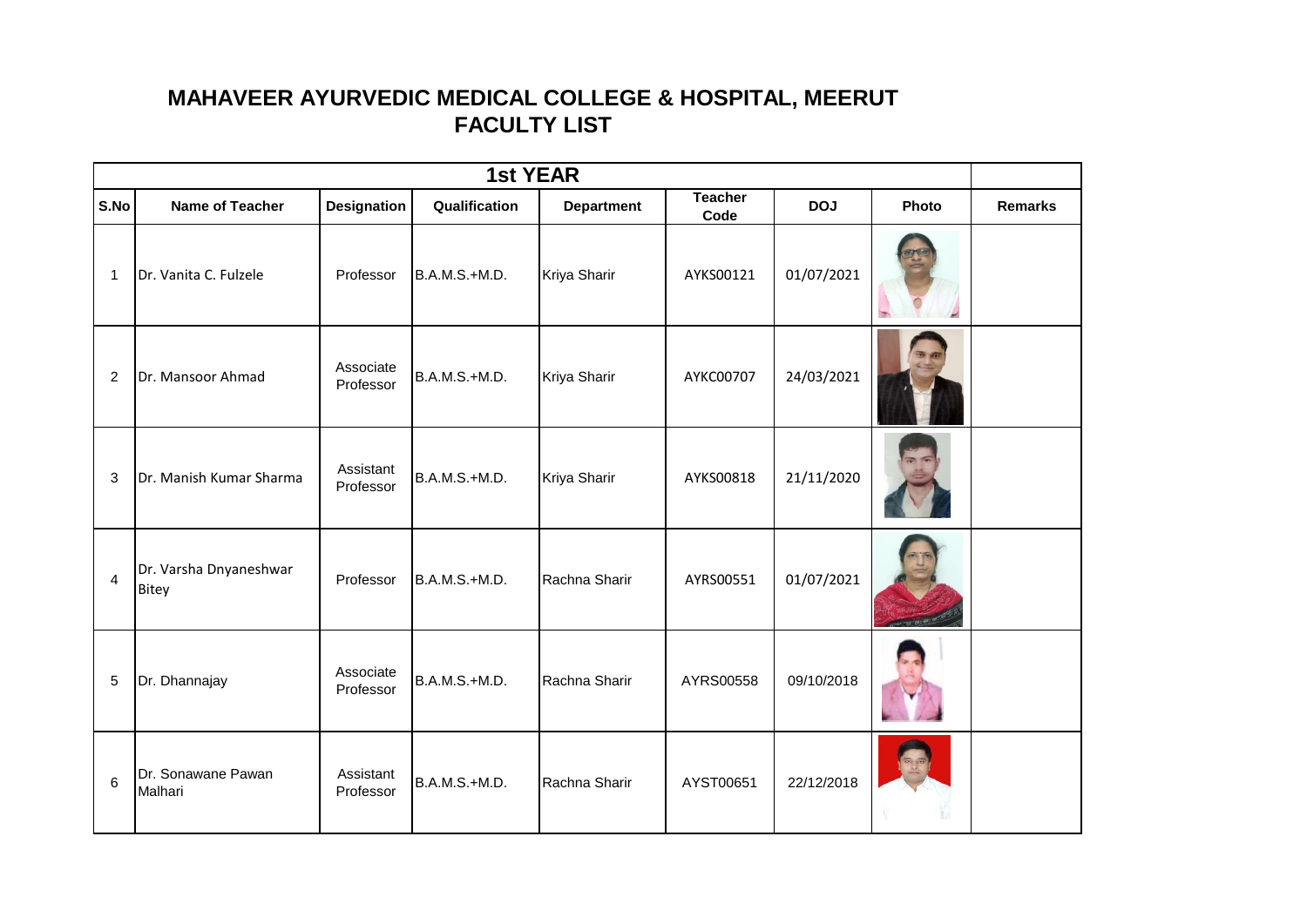| 7            | Dr. Reeha Bagwe        | Professor              | B.A.M.S.+M.D.             | Samhita &<br>Siddhant | AYSS00936              | 01/10/2017 |       |  |
|--------------|------------------------|------------------------|---------------------------|-----------------------|------------------------|------------|-------|--|
| 8            | Dr. Himani Goswami     | Associate<br>Professor | B.A.M.S.+M.D.             | Samhita &<br>Siddhant | AYSS00007              | 05/04/2021 |       |  |
| 9            | Dr. Kiran              | Assistant<br>Professor | B.A.M.S.+M.D.             | Samhita &<br>Siddhant | AYSS00428              | 16/11/2018 |       |  |
| 10           | Dr. Raj Rani Singh     | Assistant<br>Professor | M.A.(Sanskrit) +<br>M.Ed. | Samhita &<br>Siddhant | AYSN00112              | 31/12/2016 |       |  |
|              |                        |                        | 2nd YEAR                  |                       |                        |            |       |  |
| S.No         | <b>Name of Teacher</b> | <b>Designation</b>     | Qualification             | <b>Department</b>     | <b>Teacher</b><br>Code | <b>DOJ</b> | Photo |  |
| $\mathbf{1}$ | Dr. Vikas Sharma       | Professor              | B.A.M.S.+M.D.             | Rasashastra           | AYRB01054              | 24/03/2021 |       |  |
| $\sqrt{2}$   | Dr. Gunapalli Rao      | Associate<br>Professor | B.A.M.S.+M.D.             | Rasashastra           | AYRB01332              | 03/12/2019 |       |  |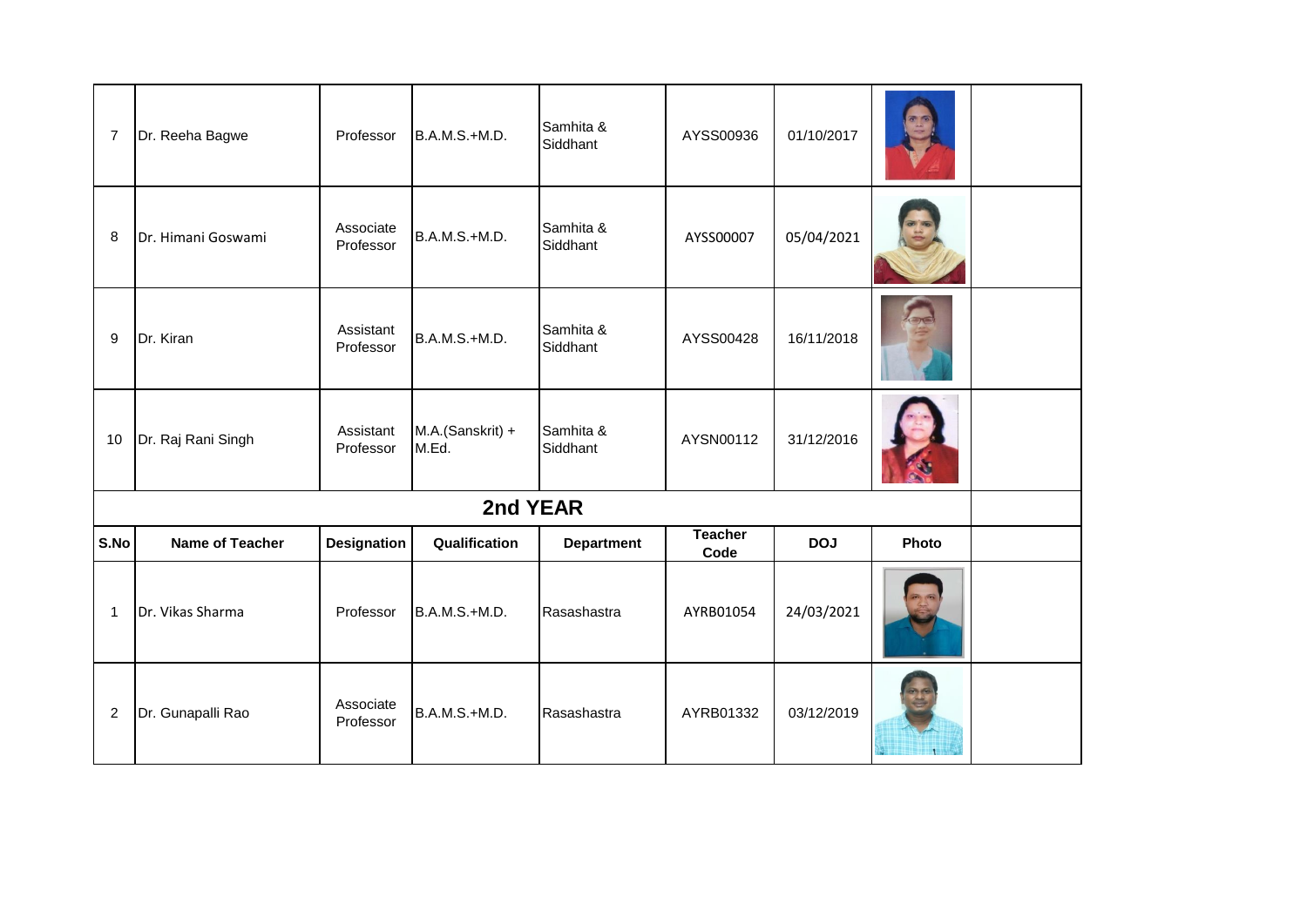| 3              | Dr. Varsha N.                    | Assistant<br>Professor | B.A.M.S.+M.D. | Rasashastra          | AYRB01306              | 19/08/2019 |       |                                             |
|----------------|----------------------------------|------------------------|---------------|----------------------|------------------------|------------|-------|---------------------------------------------|
| $\overline{4}$ | Dr. Pawar Rajendra<br>Jaysingrao | Professor              | B.A.M.S.+M.D. | Roga Nidan           | AYKC02777              | 07/06/2021 | حت    |                                             |
| 5              | Dr. Anshika Gupta                | Assistant<br>Professor | B.A.M.S.+M.D. | Roga Nidan           | AYRN00782              | 01/11/2021 |       |                                             |
| 6              | Dr. Ulhas Suryavanshi            | Professor              | B.A.M.S.+M.D. | Dravyaguna<br>Vigyan | AYDG00860              | 05/02/2019 |       |                                             |
| $\overline{7}$ | Dr. Arun S. Kumar                | Associate<br>Professor | B.A.M.S.+M.D. | Dravyaguna<br>Vigyan | AYDG01023              | 01/01/2019 |       | Promoted as<br>datedProfessor<br>02/08/2021 |
| 8              | Dr. Asheesh Kandpal              | Assistant<br>Professor | B.A.M.S.+M.D. | Dravyaguna<br>Vigyan | AYDG01148              | 14/11/2019 |       |                                             |
|                |                                  |                        | 3nd YEAR      |                      |                        |            |       |                                             |
| S.No           | <b>Name of Teacher</b>           | <b>Designation</b>     | Qualification | <b>Department</b>    | <b>Teacher</b><br>Code | <b>DOJ</b> | Photo |                                             |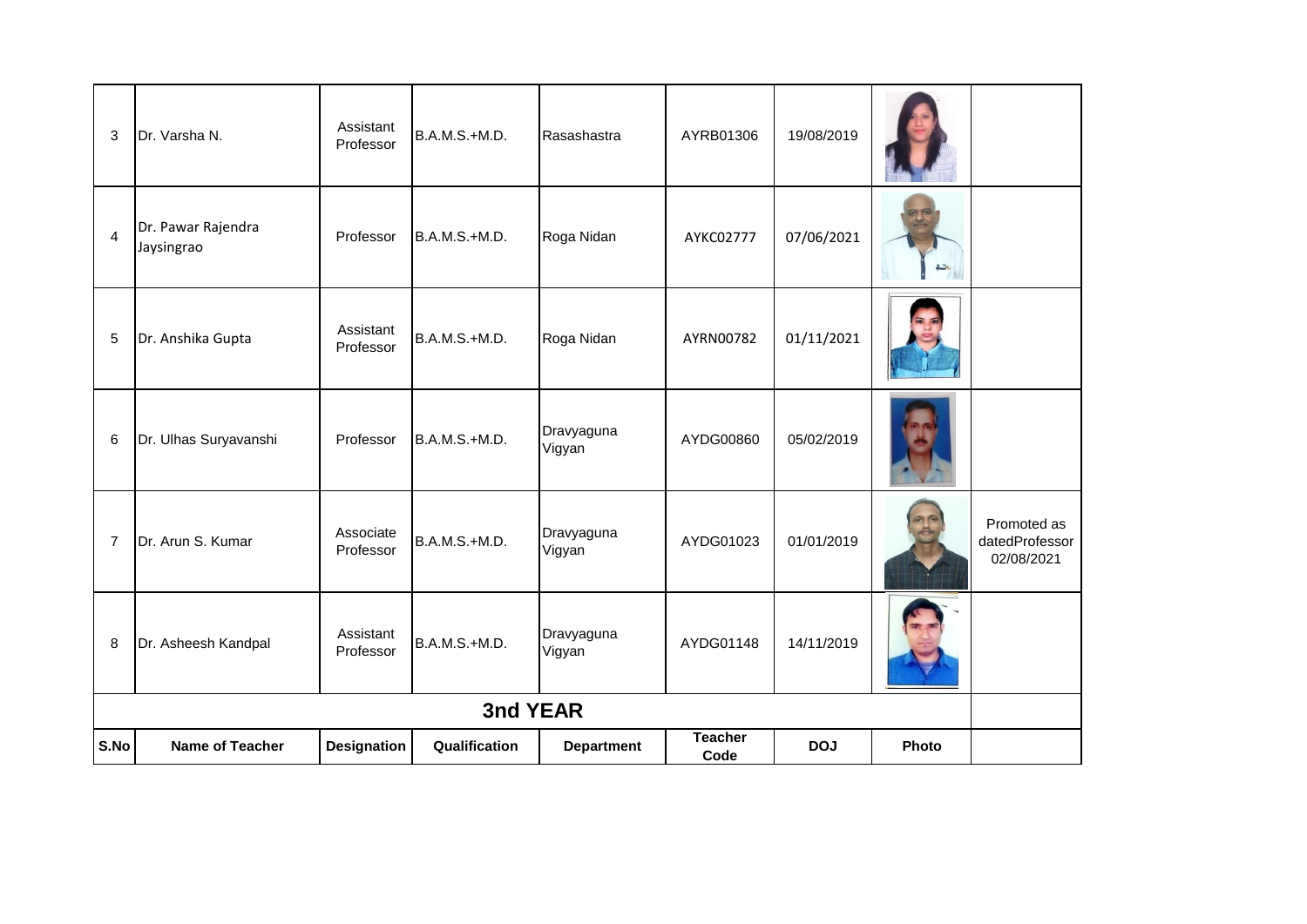| $\mathbf{1}$   | Dr. Anupam Singh     | Professor              | B.A.M.S.+M.D. | Swasthavritta &<br>Yoga            | AYKC01608 | 02/01/2021 |                                              |
|----------------|----------------------|------------------------|---------------|------------------------------------|-----------|------------|----------------------------------------------|
| $\overline{2}$ | Dr. Timsi Srivastava | Associate<br>Professor | B.A.M.S.+M.D. | Swasthavritta &<br>Yoga            | AYSV00331 | 16/02/2021 |                                              |
| 3              | Dr. Harjeet Kaur     | Assistant<br>Professor | B.A.M.S.+M.D. | Swasthavritta &<br>Yoga            | AYSV00542 | 23/12/2019 |                                              |
| 4              | Dr.Nagraj S.         | Professor              | B.A.M.S.+M.D. | Agad Tantra evam<br>Vidhi Vaidyaka | AYRB00792 | 15/12/2017 |                                              |
| 5              | Dr. Naresh           | Associate<br>Professor | B.A.M.S.+M.D. | Agad Tantra evam<br>Vidhi Vaidyaka | AYRB01084 | 03/12/2017 | Promoted as<br>Professor dated<br>02/08/2021 |
| 6              | Dr. Manju Kumari     | Assistant<br>Professor | B.A.M.S.+M.D. | Agad Tantra evam<br>Vidhi Vaidyaka | AYAT00486 | 17/12/2020 |                                              |
| $\overline{7}$ | Dr. Anil Pundalik    | Associate<br>Professor | B.A.M.S.+M.D. | Prasuti evam<br>Striroga           | AYPS00083 | 06/07/2021 |                                              |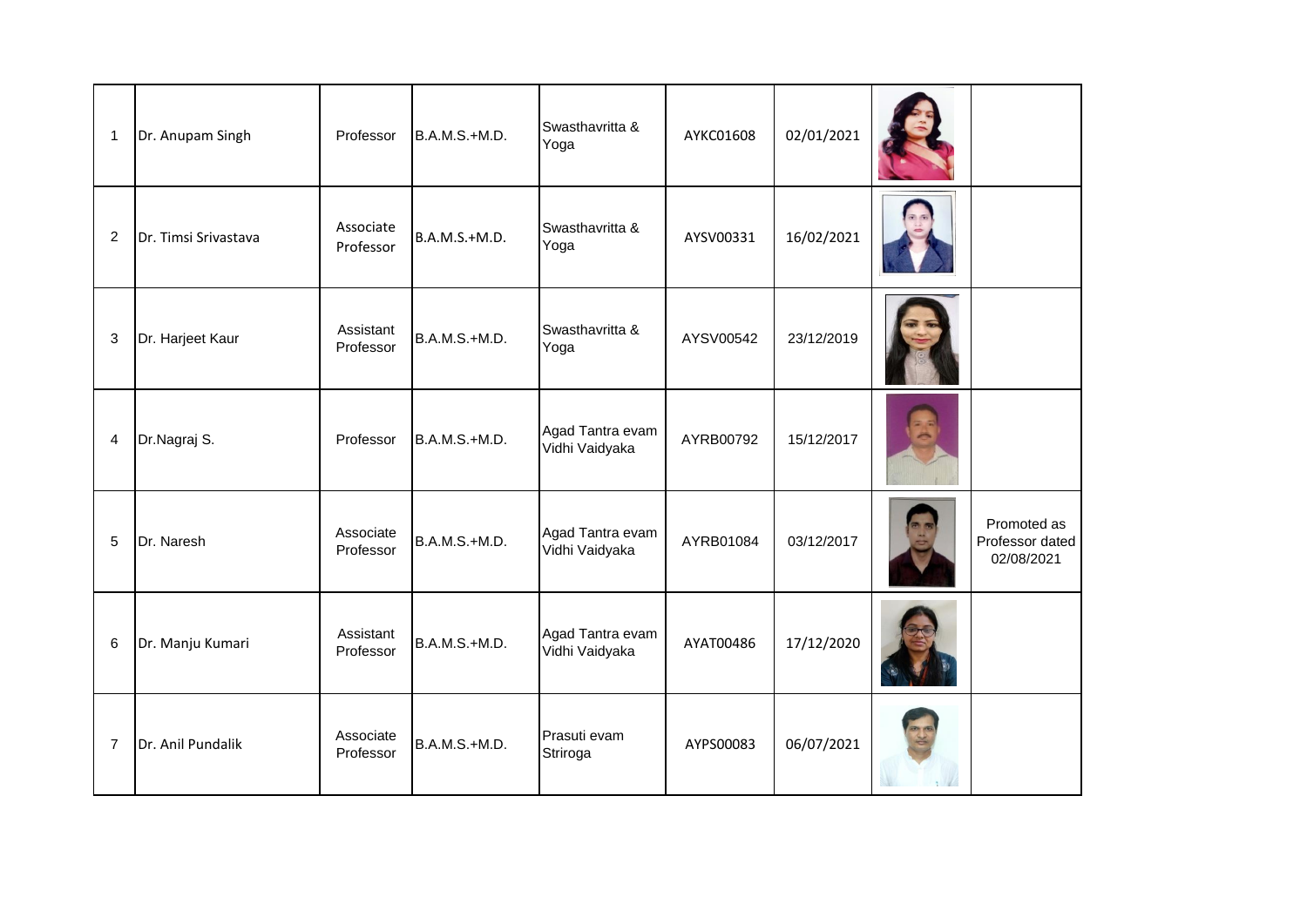| 8  | Dr.Nilesh Dalvi         | Associate<br>Professor | B.A.M.S.+M.D.   | Prasuti evam<br>Striroga   | AYPS00493 | 01/07/2017 |  |
|----|-------------------------|------------------------|-----------------|----------------------------|-----------|------------|--|
| 9  | Dr. Megha Saroha        | Associate<br>Professor | B.A.M.S.+M.D.   | Prasuti evam<br>Striroga   | AYPS00442 | 01/05/2017 |  |
| 10 | Dr. Jyoti               | Assistant<br>Professor | B.A.M.S.+M.D.   | Prasuti evam<br>Striroga   | AYPS00888 | 02/01/2020 |  |
| 11 | Dr. Shailesh R Bodhale  | Assistant<br>Professor | B.A.M.S.+M.S.   | Prasuti evam<br>Striroga   | AYST01254 | 06/07/2021 |  |
| 12 | Dr. Meenal Deepak Badwe | Professor              | B.A.M.S.+M.D.   | Kaumarbhritya<br>(Balroga) | AYKC02557 | 16/01/2018 |  |
| 13 | Dr. Shruti Patekar      | Professor              | B.A.M.S.+M.D.   | Kaumarbhritya<br>(Balroga) | AYPS00937 | 01/07/2021 |  |
| 14 | Dr. Abhishek Anand      | Assistant<br>Professor | B.A.M.S.+M.D.   | Kaumarbhritya<br>(Balroga) | AYKB00551 | 11/02/2020 |  |
|    |                         |                        | <b>4th YEAR</b> |                            |           |            |  |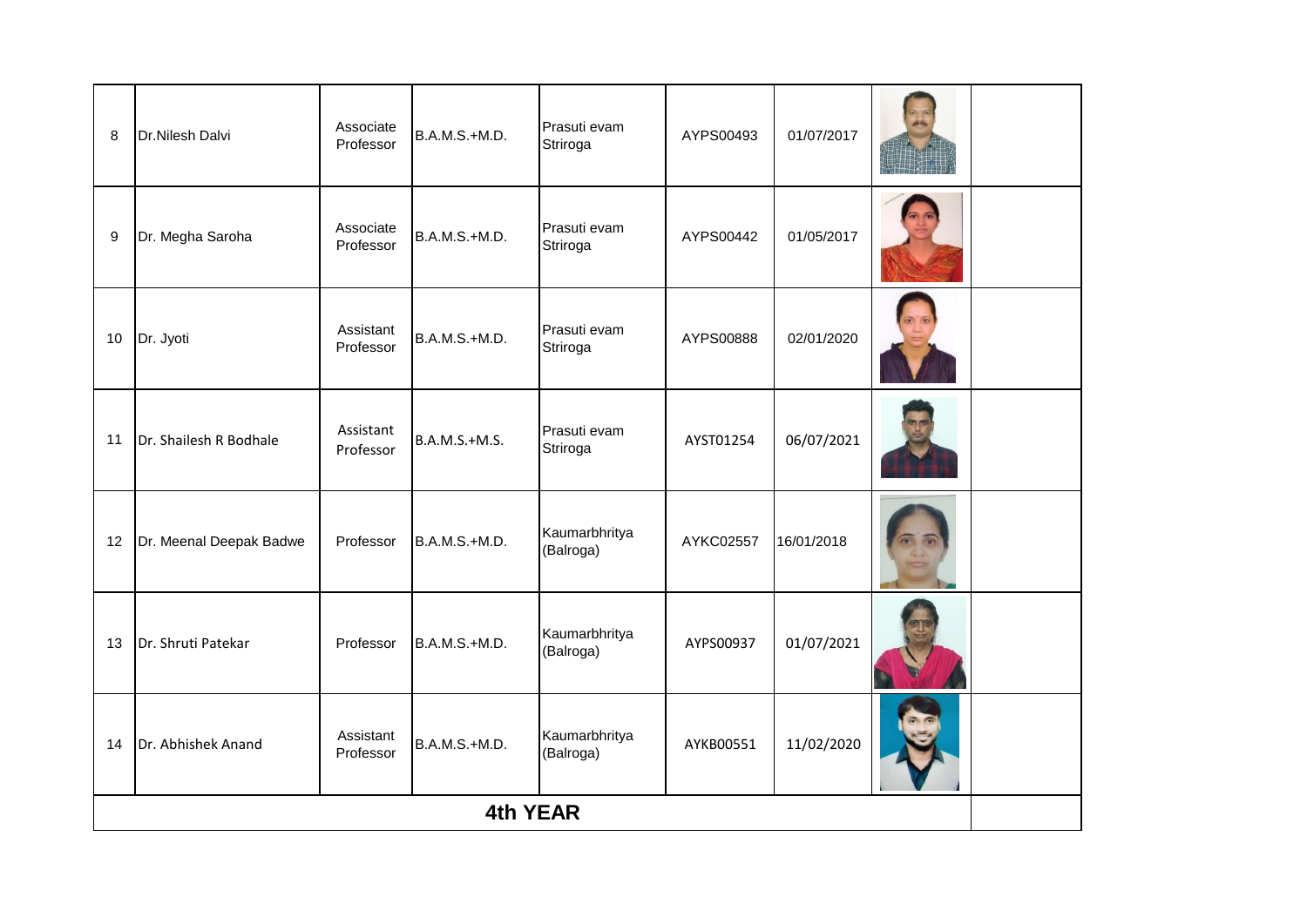| S.No           | Name of Teacher                  | <b>Designation</b>     | Qualification  | <b>Department</b> | <b>Teacher</b><br>Code | <b>DOJ</b> | Photo |  |
|----------------|----------------------------------|------------------------|----------------|-------------------|------------------------|------------|-------|--|
| $\mathbf{1}$   | Dr. Deodatta Bhadlikar           | Professor              | $M.D. + Ph.D.$ | Shalya            | AYST00761              | 18/12/2018 |       |  |
| $\overline{c}$ | Dr. Shrikant Bhaskar<br>Deshmukh | Associate<br>Professor | B.A.M.S.+M.D.  | Shalya            | AYST00650              | 01/02/2019 |       |  |
| 3              | Dr. Manisha                      | Assistant<br>Professor | B.A.M.S.+M.D.  | Shalya            | AYST01860              | 01/01/2021 |       |  |
| 4              | Dr. Firoz Varun                  | Associate<br>Professor | B.A.M.S.+M.D.  | Kayachiktsa       | AYKC01733              | 01/01/2020 |       |  |
| 5              | Dr. Nitin A. Gavane              | Associate<br>Professor | B.A.M.S.+M.D.  | Kayachiktsa       | AYKC01966              | 07/07/2021 |       |  |
| 6              | Dr. Tejas Kakade                 | Assistant<br>Professor | B.A.M.S.+M.D.  | Kayachiktsa       | AYKC02431              | 06/07/2021 |       |  |
| $\overline{7}$ | Dr. Ajit Kumar Singh             | Assistant<br>Professor | B.A.M.S.+M.D.  | Kayachiktsa       | AYKC02620              | 04/01/2020 |       |  |